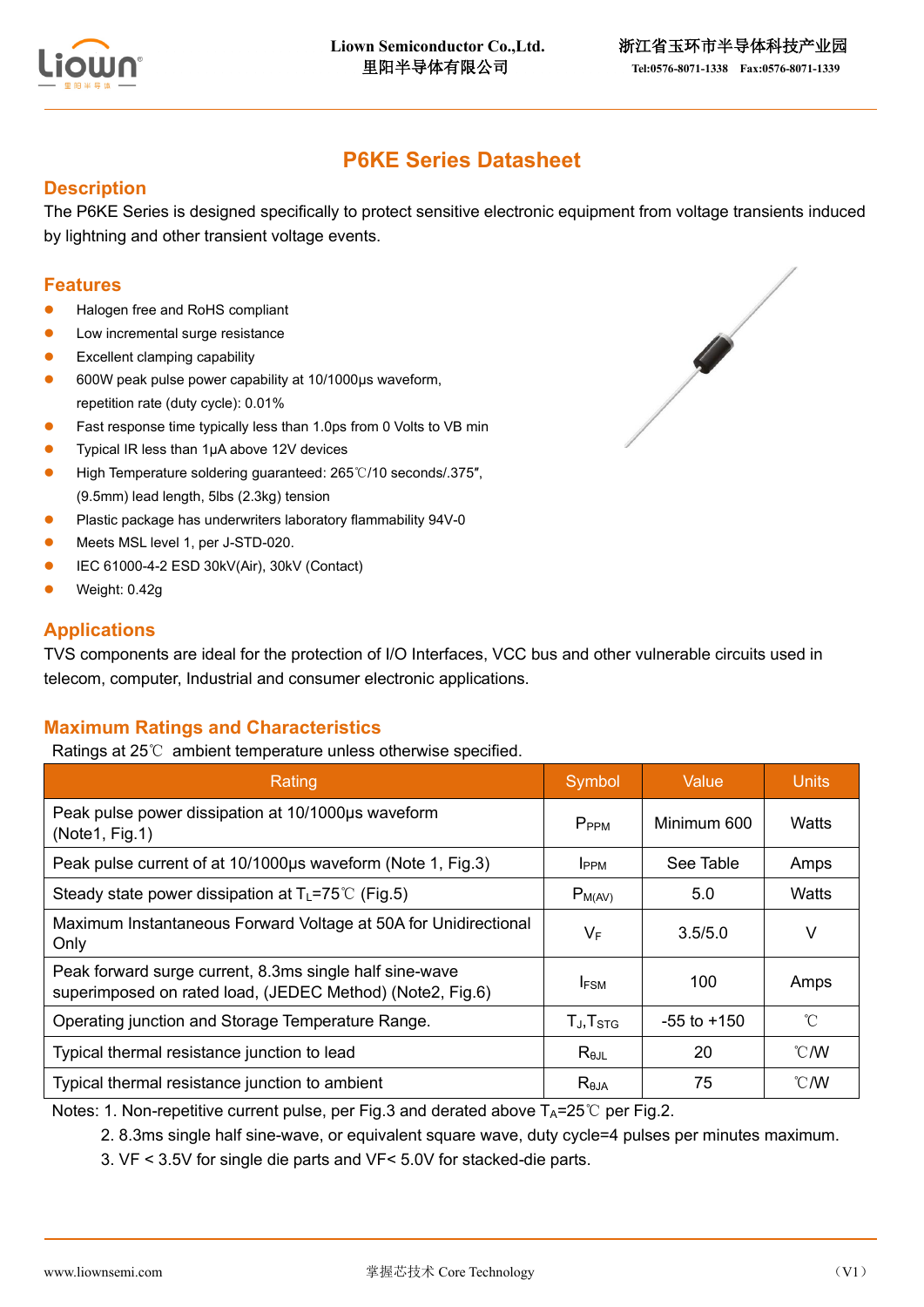

### **Dimensions (DO-204AC/DO-15)**



## **Electrical Characteristics (TA=25**℃**)**

| <b>Part Number</b> |           | <b>Reverse</b><br>Stand-Off<br>Voltage | <b>Breakdown</b><br>Voltage<br>@I <sub>T</sub> |        | <b>Test</b><br>Current | Maximum<br>Clamping<br>Voltage<br>@ | Peak<br>Pulse<br><b>Current</b> | <b>Reverse</b><br>Leakage<br>$@V_R$ |
|--------------------|-----------|----------------------------------------|------------------------------------------------|--------|------------------------|-------------------------------------|---------------------------------|-------------------------------------|
| Uni                | Bi        | $V_R(V)$                               | Min(V)                                         | Max(V) | $I_T(mA)$              | Vc(V)                               | IPP(A)                          | $I_R(\mu A)$                        |
| <b>P6KE6.8A</b>    | P6KE6.8CA | 5.80                                   | 6.45                                           | 7.14   | 10                     | 10.5                                | 58.1                            | 1000                                |
| <b>P6KE7.5A</b>    | P6KE7.5CA | 6.40                                   | 7.13                                           | 7.88   | 10                     | 11.3                                | 54.0                            | 500                                 |
| <b>P6KE8.2A</b>    | P6KE8.2CA | 7.02                                   | 7.79                                           | 8.61   | 10                     | 12.1                                | 50.4                            | 200                                 |
| <b>P6KE9.1A</b>    | P6KE9.1CA | 7.78                                   | 8.65                                           | 9.55   | $\mathbf{1}$           | 13.4                                | 45.5                            | 50                                  |
| P6KE10A            | P6KE10CA  | 8.55                                   | 9.50                                           | 10.50  | $\mathbf{1}$           | 14.5                                | 42.1                            | 10                                  |
| <b>P6KE11A</b>     | P6KE11CA  | 9.40                                   | 10.50                                          | 11.60  | $\mathbf{1}$           | 15.6                                | 39.1                            | 5                                   |
| P6KE12A            | P6KE12CA  | 10.20                                  | 11.40                                          | 12.60  | $\mathbf{1}$           | 16.7                                | 36.5                            | 5                                   |
| P6KE13A            | P6KE13CA  | 11.10                                  | 12.40                                          | 13.70  | $\mathbf{1}$           | 18.2                                | 33.5                            | $\mathbf{1}$                        |
| P6KE15A            | P6KE15CA  | 12.80                                  | 14.30                                          | 15.80  | $\mathbf{1}$           | 21.2                                | 28.8                            | $\mathbf{1}$                        |
| P6KE16A            | P6KE16CA  | 13.60                                  | 15.20                                          | 16.80  | $\mathbf{1}$           | 22.5                                | 27.1                            | $\mathbf{1}$                        |
| P6KE18A            | P6KE18CA  | 15.30                                  | 17.10                                          | 18.90  | $\mathbf{1}$           | 25.2                                | 24.2                            | $\mathbf{1}$                        |
| P6KE20A            | P6KE20CA  | 17.10                                  | 19.00                                          | 21.00  | $\mathbf{1}$           | 27.7                                | 22.0                            | $\mathbf{1}$                        |
| P6KE22A            | P6KE22CA  | 18.80                                  | 20.90                                          | 23.10  | $\mathbf{1}$           | 30.6                                | 19.9                            | $\mathbf{1}$                        |
| P6KE24A            | P6KE24CA  | 20.50                                  | 22.80                                          | 25.20  | $\mathbf{1}$           | 33.2                                | 18.4                            | $\mathbf{1}$                        |
| P6KE27A            | P6KE27CA  | 23.10                                  | 25.70                                          | 28.40  | $\mathbf{1}$           | 37.5                                | 16.3                            | 1                                   |
| P6KE30A            | P6KE30CA  | 25.60                                  | 28.50                                          | 31.50  | $\mathbf{1}$           | 41.4                                | 14.7                            | $\mathbf{1}$                        |
| P6KE33A            | P6KE33CA  | 28.20                                  | 31.40                                          | 34.70  | $\mathbf{1}$           | 45.7                                | 13.3                            | $\mathbf{1}$                        |
| P6KE36A            | P6KE36CA  | 30.80                                  | 34.20                                          | 37.80  | $\mathbf{1}$           | 49.9                                | 12.2                            | $\mathbf{1}$                        |
| P6KE39A            | P6KE39CA  | 33.30                                  | 37.10                                          | 41.00  | $\mathbf{1}$           | 53.9                                | 11.3                            | $\mathbf{1}$                        |
| P6KE43A            | P6KE43CA  | 36.80                                  | 40.90                                          | 45.20  | $\mathbf{1}$           | 59.3                                | 10.3                            | $\mathbf{1}$                        |
| P6KE47A            | P6KE47CA  | 40.20                                  | 44.70                                          | 49.40  | $\mathbf{1}$           | 64.8                                | 9.4                             | $\mathbf{1}$                        |
| P6KE51A            | P6KE51CA  | 43.60                                  | 48.50                                          | 53.60  | $\mathbf{1}$           | 70.1                                | 8.7                             | $\mathbf{1}$                        |
| P6KE56A            | P6KE56CA  | 47.80                                  | 53.20                                          | 58.80  | $\mathbf{1}$           | 77.0                                | 7.9                             | 1                                   |
| P6KE62A            | P6KE62CA  | 53.00                                  | 58.90                                          | 65.10  | $\mathbf{1}$           | 85.0                                | 7.2                             | $\mathbf{1}$                        |
| P6KE68A            | P6KE68CA  | 58.10                                  | 64.60                                          | 71.40  | $\mathbf{1}$           | 92.0                                | 6.6                             | $\mathbf{1}$                        |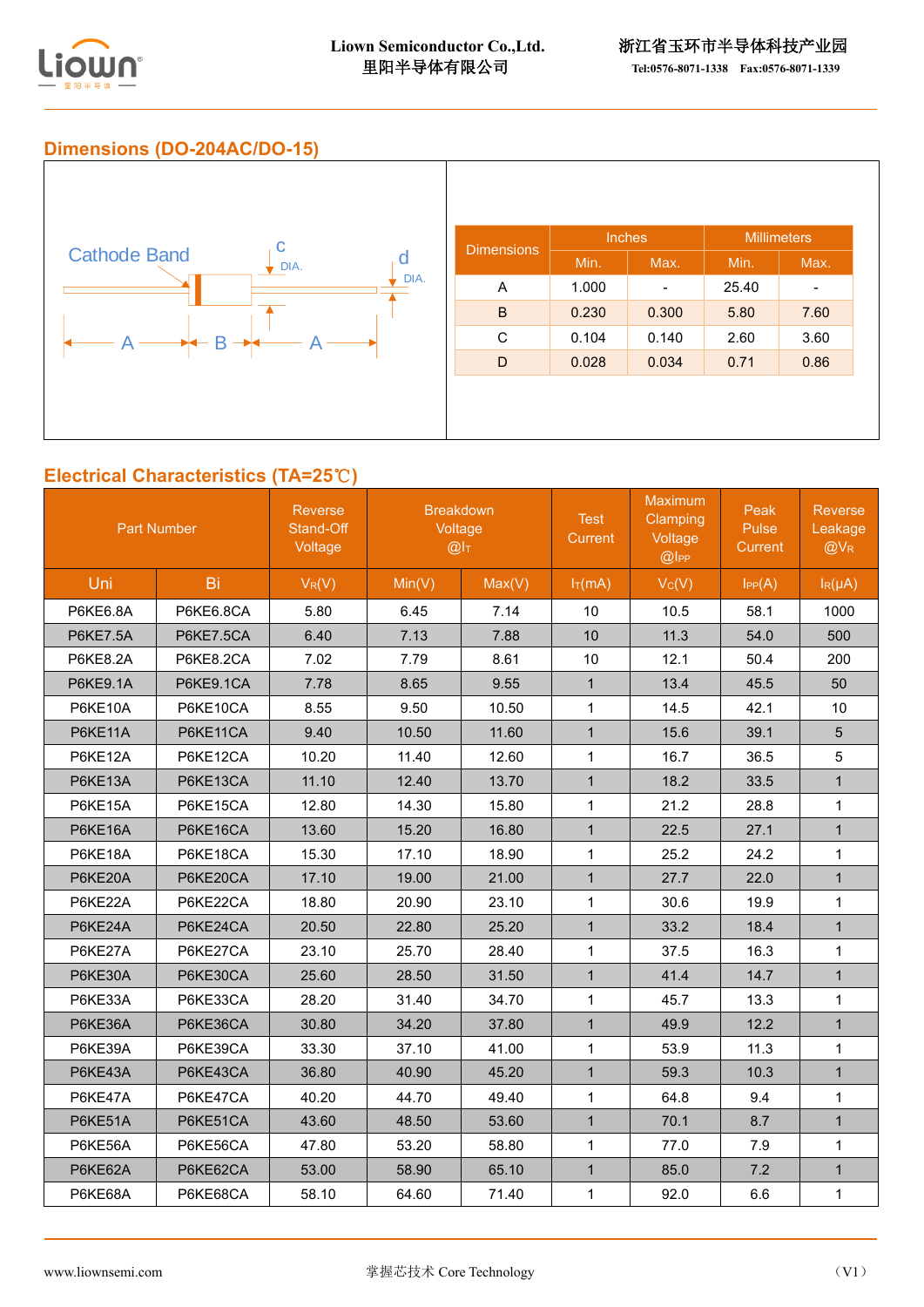

# **Electrical Characteristics (TA=25**℃**)**

| <b>Part Number</b> |                  | <b>Reverse</b><br>Stand-Off<br>Voltage | <b>Breakdown</b><br>Voltage<br>@I <sub>T</sub> |        | <b>Test</b><br><b>Current</b> | Maximum<br>Clamping<br>Voltage<br>$@$ l <sub>PP</sub> | Peak<br>Pulse<br>Current | <b>Reverse</b><br>Leakage<br>$@V_{R}$ |
|--------------------|------------------|----------------------------------------|------------------------------------------------|--------|-------------------------------|-------------------------------------------------------|--------------------------|---------------------------------------|
| Uni                | <b>Bi</b>        | $V_R(V)$                               | Min(V)                                         | Max(V) | $I_T(mA)$                     | $V_C(V)$                                              | $I_{PP}(A)$              | $I_R(\mu A)$                          |
| P6KE75A            | P6KE75CA         | 64.10                                  | 71.30                                          | 78.80  | $\mathbf{1}$                  | 103.0                                                 | 5.9                      | 1                                     |
| P6KE82A            | P6KE82CA         | 70.10                                  | 77.90                                          | 86.10  | $\mathbf{1}$                  | 113.0                                                 | 5.4                      | $\mathbf{1}$                          |
| P6KE91A            | P6KE91CA         | 77.80                                  | 86.50                                          | 95.50  | $\mathbf{1}$                  | 125.0                                                 | 4.9                      | $\mathbf{1}$                          |
| <b>P6KE100A</b>    | <b>P6KE100CA</b> | 85.50                                  | 95.00                                          | 105.0  | $\mathbf{1}$                  | 137.0                                                 | 4.5                      | $\mathbf{1}$                          |
| <b>P6KE110A</b>    | P6KE110CA        | 94.00                                  | 105.0                                          | 116.0  | $\mathbf{1}$                  | 152.0                                                 | 4.0                      | $\mathbf{1}$                          |
| <b>P6KE120A</b>    | <b>P6KE120CA</b> | 102.00                                 | 114.00                                         | 126.0  | $\mathbf{1}$                  | 165.0                                                 | 3.7                      | $\mathbf{1}$                          |
| P6KE130A           | <b>P6KE130CA</b> | 111.00                                 | 124.0                                          | 137.0  | $\mathbf{1}$                  | 179.0                                                 | 3.4                      | $\mathbf{1}$                          |
| <b>P6KE150A</b>    | P6KE150CA        | 128.00                                 | 143.0                                          | 158.0  | $\mathbf{1}$                  | 207.0                                                 | 2.9                      | $\mathbf{1}$                          |
| P6KE160A           | <b>P6KE160CA</b> | 136.00                                 | 152.0                                          | 168.0  | $\mathbf{1}$                  | 219.0                                                 | 2.8                      | $\mathbf{1}$                          |
| <b>P6KE170A</b>    | <b>P6KE170CA</b> | 145.00                                 | 162.0                                          | 179.0  | $\mathbf{1}$                  | 234.0                                                 | 2.6                      | $\mathbf{1}$                          |
| <b>P6KE180A</b>    | <b>P6KE180CA</b> | 154.00                                 | 171.0                                          | 189.0  | $\mathbf{1}$                  | 246.0                                                 | 2.5                      | $\mathbf{1}$                          |
| <b>P6KE200A</b>    | P6KE200CA        | 171.00                                 | 190.0                                          | 210.0  | $\mathbf{1}$                  | 274.0                                                 | 2.2                      | $\mathbf{1}$                          |
| <b>P6KE220A</b>    | P6KE220CA        | 185.00                                 | 209.0                                          | 231.0  | $\mathbf{1}$                  | 328.0                                                 | 1.9                      | $\mathbf{1}$                          |
| <b>P6KE250A</b>    | P6KE250CA        | 214.00                                 | 237.0                                          | 263.0  | $\mathbf{1}$                  | 344.0                                                 | 1.8                      | $\mathbf{1}$                          |
| <b>P6KE300A</b>    | <b>P6KE300CA</b> | 256.00                                 | 285.0                                          | 315.0  | $\mathbf{1}$                  | 414.0                                                 | 1.5                      | $\mathbf{1}$                          |
| <b>P6KE350A</b>    | <b>P6KE350CA</b> | 300.00                                 | 332.0                                          | 368.0  | $\mathbf{1}$                  | 482.0                                                 | 1.3                      | $\mathbf{1}$                          |
| <b>P6KE400A</b>    | P6KE400CA        | 342.00                                 | 380.0                                          | 420.0  | $\mathbf{1}$                  | 548.0                                                 | 1.1                      | $\mathbf{1}$                          |
| <b>P6KE440A</b>    | P6KE440CA        | 376.00                                 | 418.0                                          | 462.0  | $\mathbf{1}$                  | 602.0                                                 | 1.0                      | $\mathbf{1}$                          |
| <b>P6KE480A</b>    | P6KE480CA        | 408.00                                 | 456.0                                          | 504.0  | $\mathbf{1}$                  | 658.0                                                 | 0.9                      | $\mathbf{1}$                          |
| <b>P6KE510A</b>    | P6KE510CA        | 434.00                                 | 485.0                                          | 535.0  | $\mathbf{1}$                  | 698.0                                                 | 0.9                      | $\mathbf{1}$                          |
| <b>P6KE530A</b>    | P6KE530CA        | 450.00                                 | 503.5                                          | 556.5  | $\mathbf{1}$                  | 725.0                                                 | 0.8                      | $\mathbf{1}$                          |
| <b>P6KE540A</b>    | P6KE540CA        | 459.00                                 | 513.0                                          | 567.0  | $\mathbf{1}$                  | 740.0                                                 | 0.8                      | $\mathbf{1}$                          |
| <b>P6KE550A</b>    | P6KE550CA        | 467.00                                 | 522.5                                          | 577.5  | $\mathbf{1}$                  | 760.0                                                 | 0.8                      | $\mathbf 1$                           |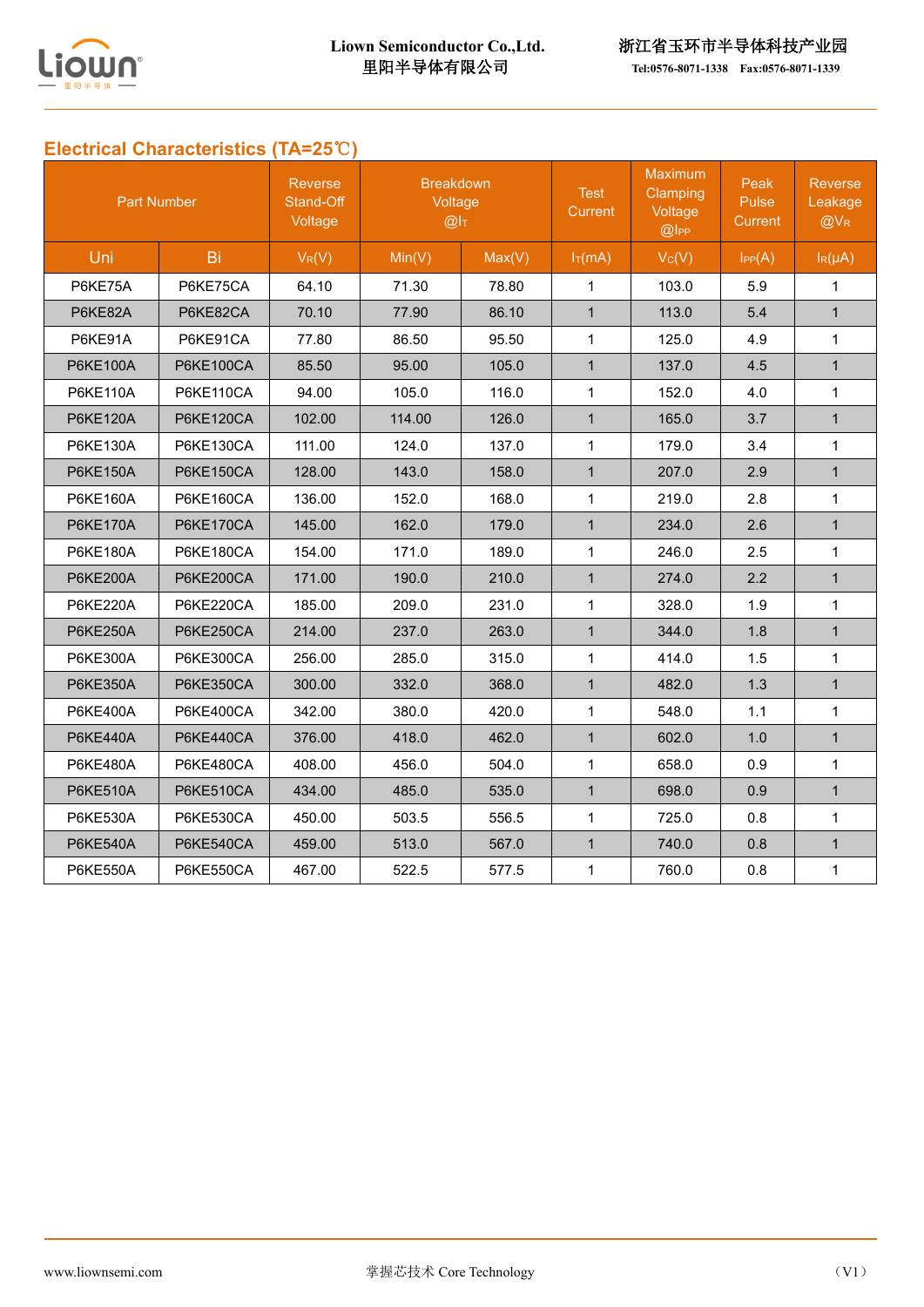

## **Ratings and Characteristic Curves (Ta=25**℃ **unless otherwise noted)**

#### Figure 1. Peak Pulse Power Rating Curve



#### Figure 3. Pulse Waveform



Figure 5. Steady State Power Dissipation Derating **Curve** 



### Figure 2. Pulse Derating Curve



#### Figure 4. Typical Junction Capacitance



Figure 6. Maximum Non-Repetitive Forward Surge Current Uni-Directional Only

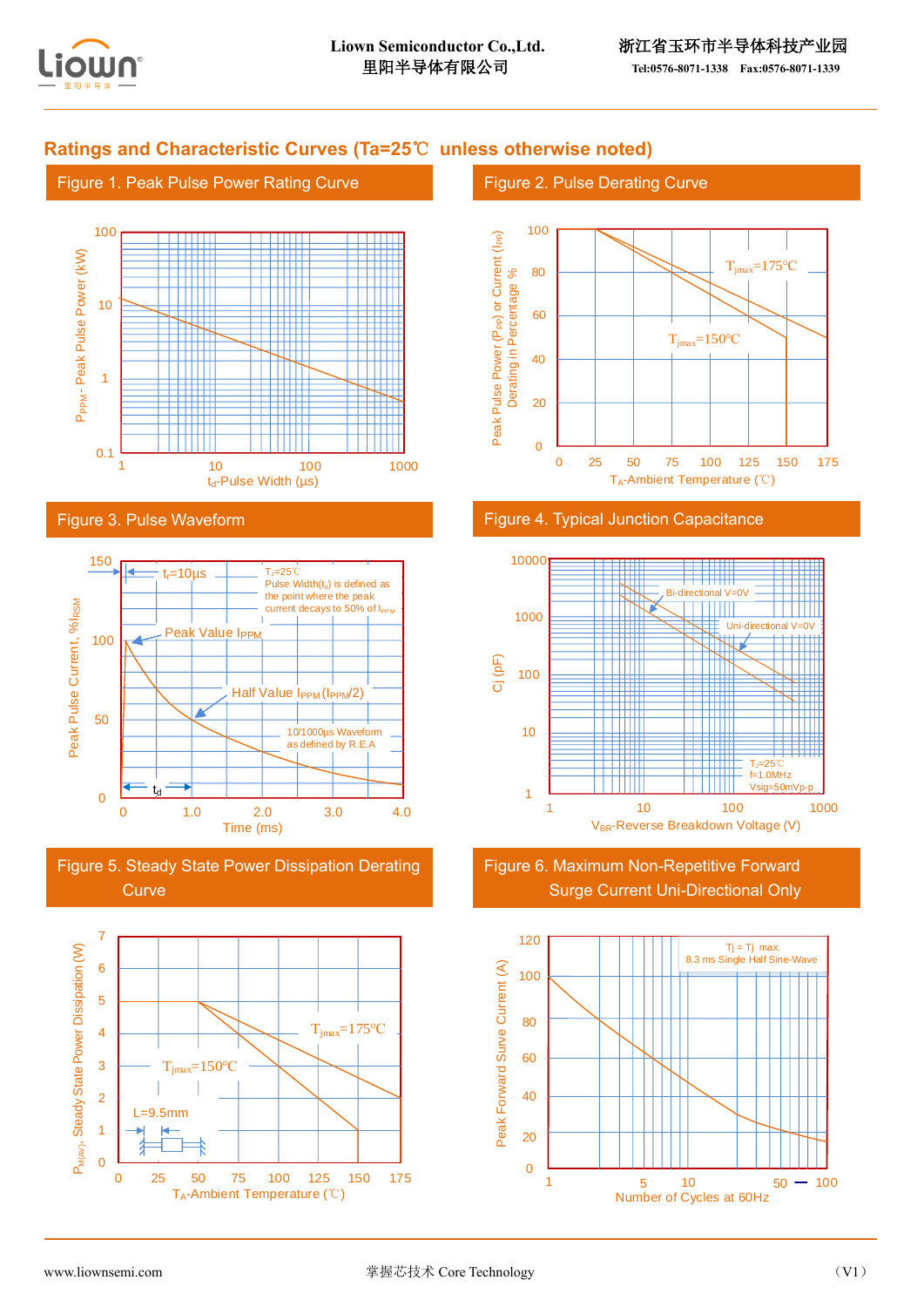

## **Marking Code**



## **Part Number Code**



## **Soldering Parameters**